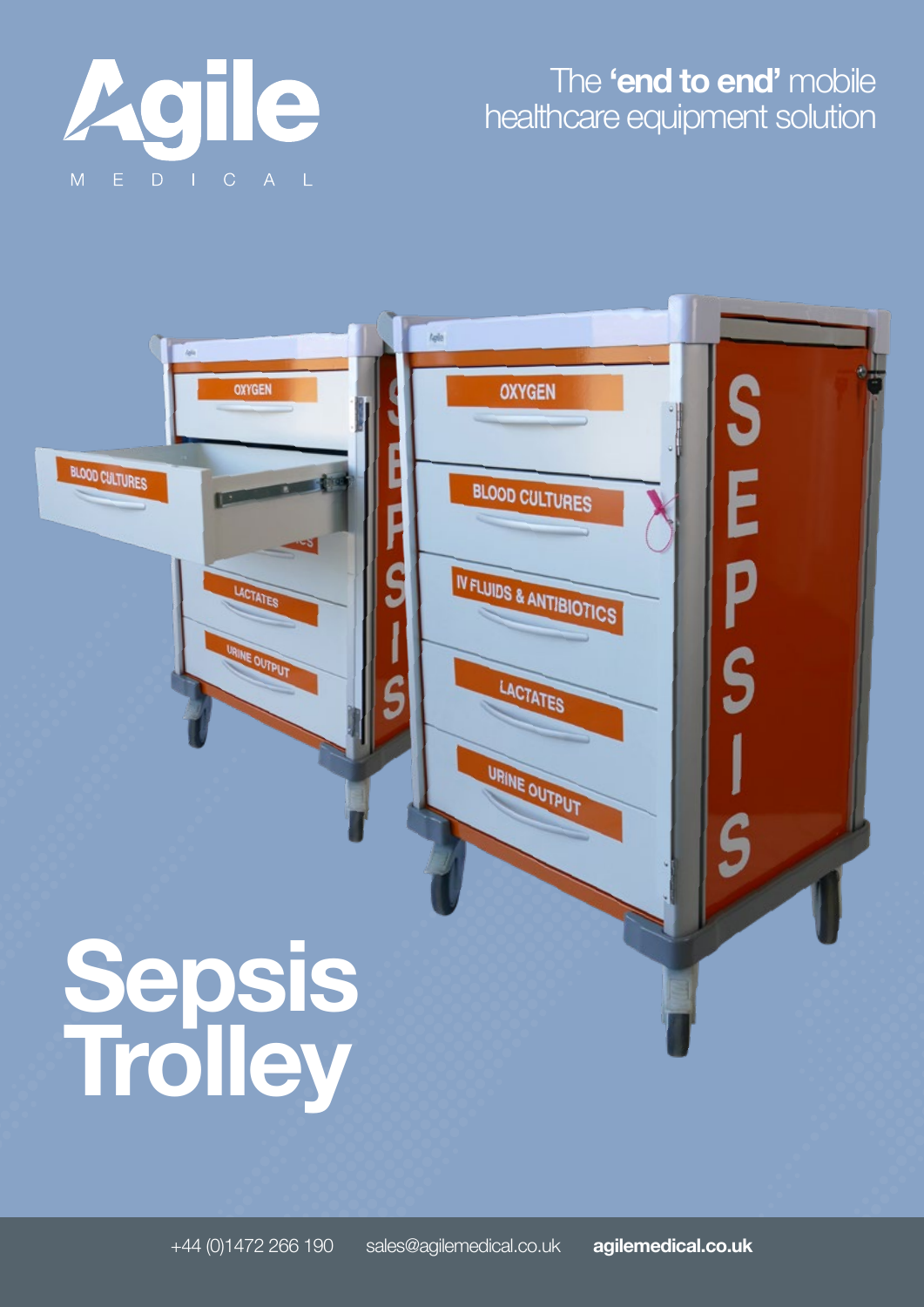## **Sepsis Trolley**

### **Features:**

**Trolley designed for use when treating Sepsis.**

**Supports delivery of 'The Sepsis Six' with drawers labelled to allow completion of the BUFALO bundle within 1 hour of sepsis recognition**

- Administer Oxygen
- Take Blood Cultures
- Give IV Antibiotics
- Give IV Fluids
- Check Venous Blood Gas Lactates
- Measure Urine Output

#### **Drawer locking methods:**

- Battery-operated push-button lock
- High security bolt lock supplied with two keys
- Pull tight seal and full-length bar

#### **5 labelled drawers (IV Fluids and IV Antibiotics in same drawer)**

- Oxygen
- Blood Cultures
- IV Fluids & Antibiotics
- Lactates
- Urine Output

#### **Supplied accessories**

- Push handle
- 2 x divider sets (FOC)
- Side pull out extension table

#### **Available accessories**

- Oxygen tank holder
- Glove box holder
- Sharps bin holder
- IV pole
- Other accessories can be provided upon request.

## **Overall dimensions:**

Agile Medical sepsis trolley is available in two sizes, **narrow** and **standard**.

**Narrow** dimensions (mm): Width 520, Depth 540, Height 1046 **Standard** dimensions (mm); Width 690, Depth 540, Height 1110

## **Standard colours:**

**Trolley sides** – orange | **Drawer front** – white | **Work surface** – white.



Oxygen tank holday

Glove box holder







IV pole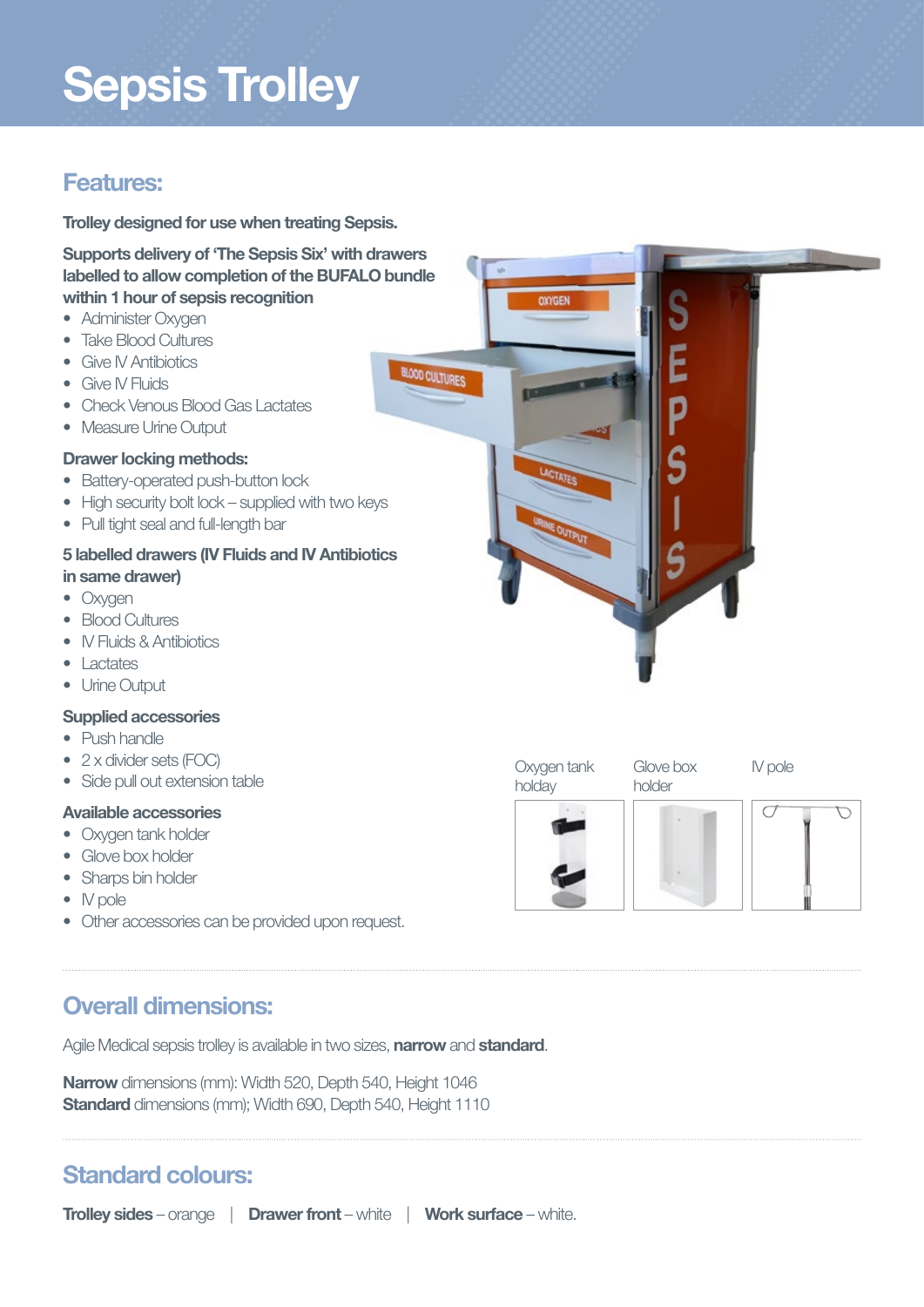# **Options**

## **Sharps bin holder**

| <b>SKU</b>    | <b>Description</b>           | <b>Storage</b><br><b>Capacity</b> |
|---------------|------------------------------|-----------------------------------|
| <b>SBH100</b> | Sharps Bin Holder with Strap | $<$ 51                            |
| <b>SBH200</b> | <b>Sharps Bin Holder</b>     | $\langle 7 $                      |
| <b>SBH300</b> | <b>Sharps Bin Holder</b>     | $<$ 14 $\parallel$                |

- All sharps bin holders secured to trolley side rail
- With SBH100, sharps bin secured using Velcro strap
- With SBH200 and SBH300, sharps bin stored in wire basket

## **Universal sharps bin mountable bracket**

| <b>SKU</b> | <b>Description</b>                  | <b>Storage</b><br><b>Capacity</b> |
|------------|-------------------------------------|-----------------------------------|
| SSMB01     | <b>Sharps Bin Mountable Bracket</b> | <321                              |

- Mounted to trolley side rail
- Compatible with following sharps bins: Daniels Healthcare S14, S22 and S32

## **Security Device**

| <b>SKU</b>    | <b>Description</b>     | Length |
|---------------|------------------------|--------|
| <b>DRS200</b> | <b>Security Device</b> | 1800mm |

- Allows the trolley to be secured to the 'fabric' of the building
- Additional keys provided
- The fixed end is secured to the wall, the free end is locked to the steel corners of the trolley when not in use
- Recommended wall fitting height 1000mm

#### **Important Note - Security Clamps**

It is a requirement that when the trolley is not in use it should be secured to the "fabric of the building". Not only does this prevent casual theft, i.e. trolleys being pushed to an isolated area and broken into, but also encourages good nursing practice, giving the trolley a "permanent home".

*"Safe & Secure Handling of Medicines - Royal Pharmaceutical Society, GB- March 2005"*